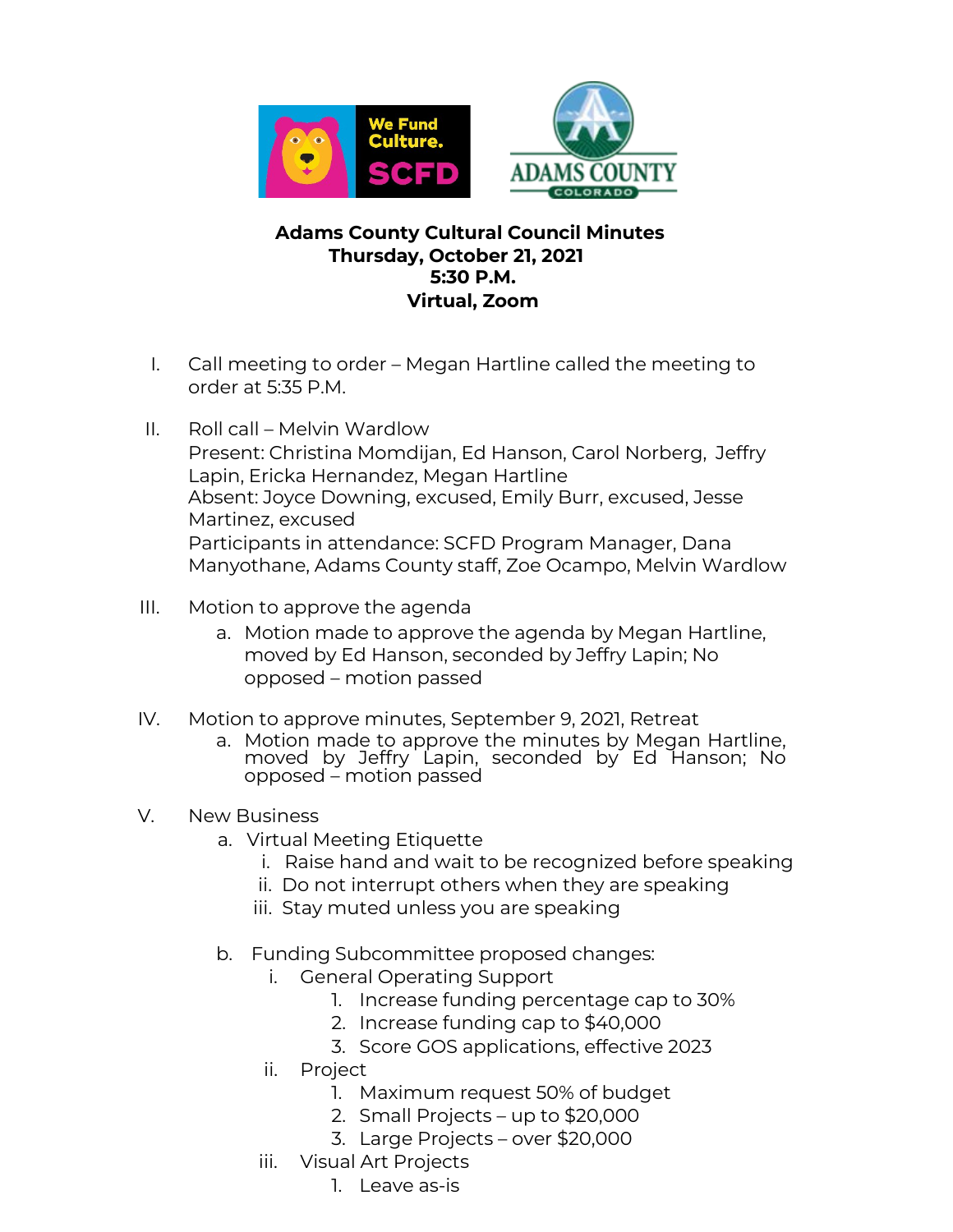- 1. Motion made to approve all GOS and Project Small & Large changes, by Megan Hartline, moved by Ed Hanson seconded by Erika Hernandez; no opposed – motion passed
- 2. Motion made to approve Visual Arts Project Funding to leave as is by Megan Hartline, moved by Carol Norberg seconded by Ed Hanson; No opposed – motion passed
- c. 2022 Document Approval
	- i. 2022 By-laws Motion made by Megan Hartline, moved by Jeffry Lapin, seconded by Carol Norberg; No opposed – motioned passed
	- ii. 2022 Guidelines Motion made by Megan Hartline, moved by Jeffry Lapin, seconded by Carol Norberg; No opposed – motion passed
	- iii. 2022 Scoring Rubrics Motion made by Megan Hartline, moved by Ed Hanson and seconded by Carol Norberg; No opposed – motion passed
- VI. SCFD Update Dana Manyothane
	- b. Dana Manyothane congratulated Vice-President Jesse Martinez's presentation at SCFD Board September meeting
	- c. SCFD next board meeting will be October 28, 2021
	- d. Discussing SCFD annual report and SCFD board of slate of Officers being voted on
	- e. August 2021 sales and use tax: \$6,679,512.40
	- f. 2021 sale and use tax revenue year to date \$48.74 million, compared to 2020 \$41.038 million; an increase 18.77% increase 2020
	- g. SCFD New Program Officer, Tim Murphy
	- h. SCFD Eligibility deadline was September 10, 2021; 22 organizations showed interest; 10 organizations were submitted, 8 were submitted successfully
	- i. SCFD went to 2 funding deadlines; March 2nd multi-County and March 9th is single-County deadline; Extended 2020 funding deadline to June 30, 2022
- VII. Staff Liaison Update Zoe Ocampo
	- a. Adams County Parks, Open Space & Cultural Arts is hiring for Cultural Arts Project Coordinator
	- b. Adams County Cultural Council Staff is going to the Board of County Commissioners October 26, 2021 to get approval on Resolution for Percentage of the Arts Program Extension and Expansion and Increase from .5% to 2% and from new facilities to all eligible Capital Projects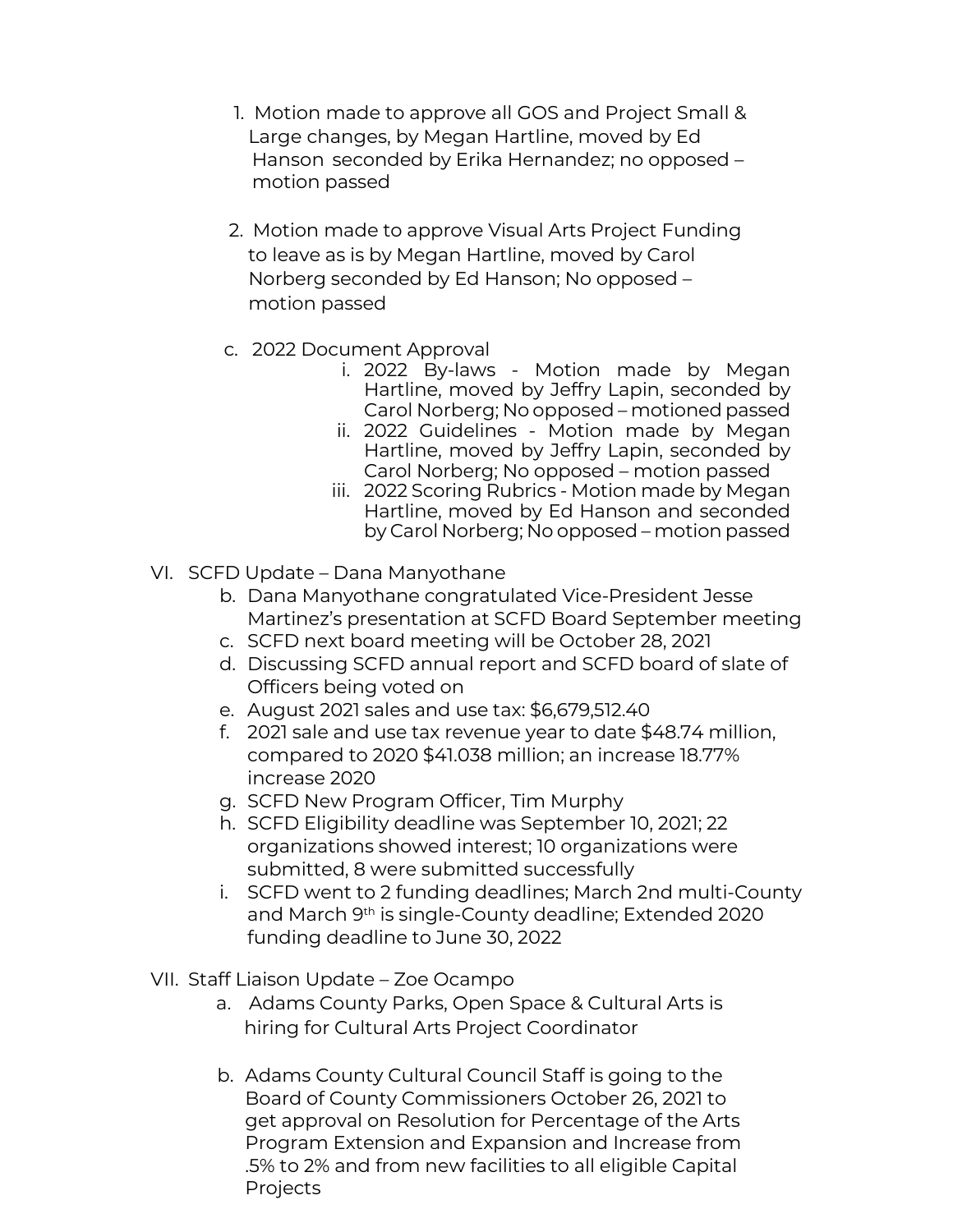- c. Next Adams County Cultural Council meeting has been cancelled for the year.
- II. Public Comment None
- III. Adjourn Megan Hartline adjourned the meeting at 6:59 P.M.